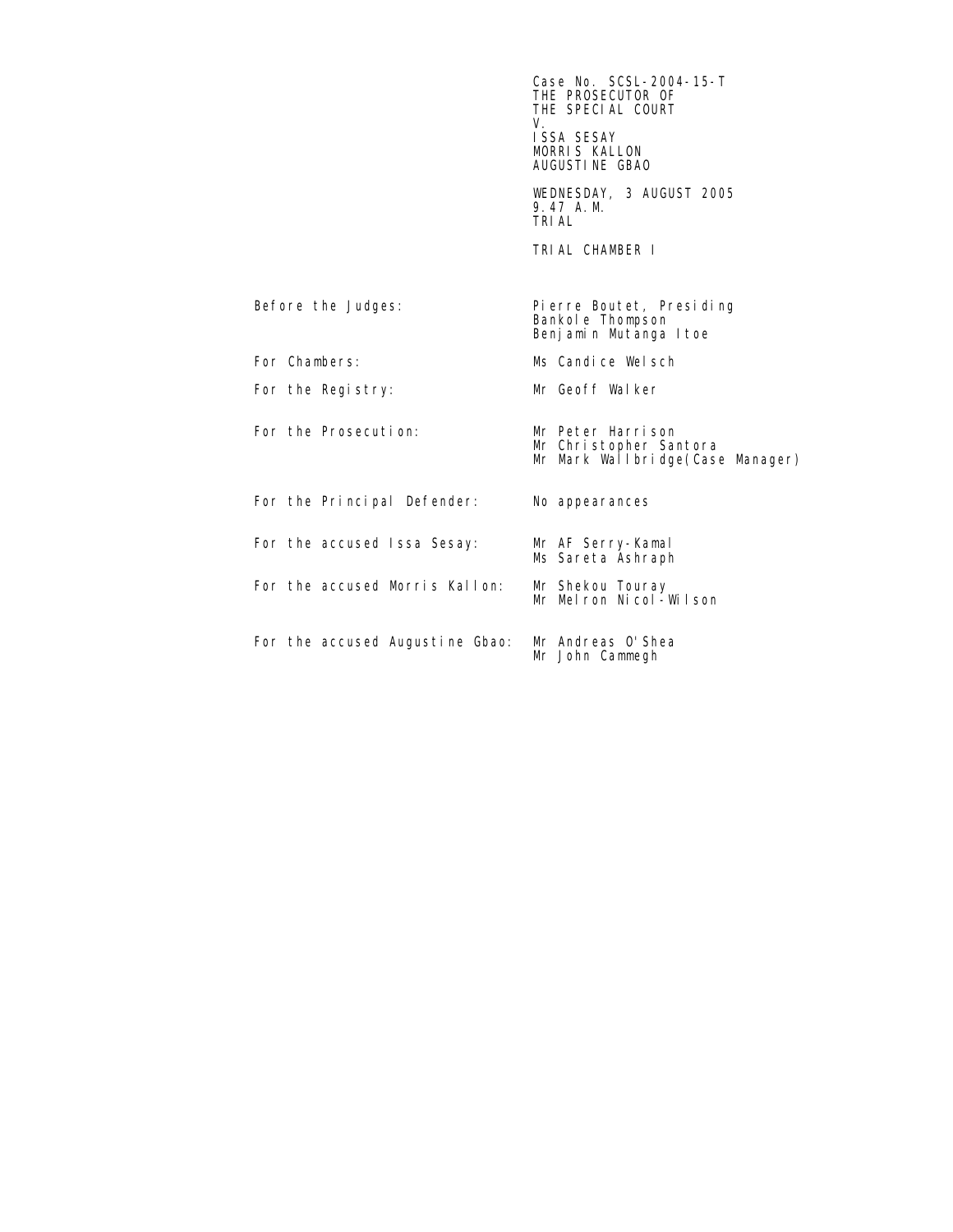| $\mathbf{1}$   | [RUFO3AUGO5A - SV]                                                |
|----------------|-------------------------------------------------------------------|
| $\overline{2}$ | Wednesday, 3 August 2005                                          |
| 3              | [Closed session]                                                  |
| 4              | [The accused Kallon and Sesay present]                            |
| 09:35:16<br>5  | [The accused Gbao not present]                                    |
| 6              | [Upon commencing at 9.47 a.m.]                                    |
| $\overline{7}$ | TF1-036 [Continued]<br>WI TNESS:                                  |
| 8              | [The witness answered through interpreter]                        |
| 9              | [At this point in the proceedings, a portion of the               |
| 09: 35: 47 10  | transcript, pages 2 to 99 was extracted and sealed under separate |
| 11             | cover, as the session was heard in camera.]                       |
| 12             |                                                                   |
| 13             |                                                                   |
| 14             |                                                                   |
| 15             |                                                                   |
| 16             |                                                                   |
| 17             |                                                                   |
| 18             |                                                                   |
| 19             |                                                                   |
| 20             |                                                                   |
| 21             |                                                                   |
| 22             |                                                                   |
| 23             |                                                                   |
| 24             |                                                                   |
| 25             |                                                                   |
| 26             |                                                                   |
| 27             |                                                                   |
| 28             |                                                                   |
| 29             |                                                                   |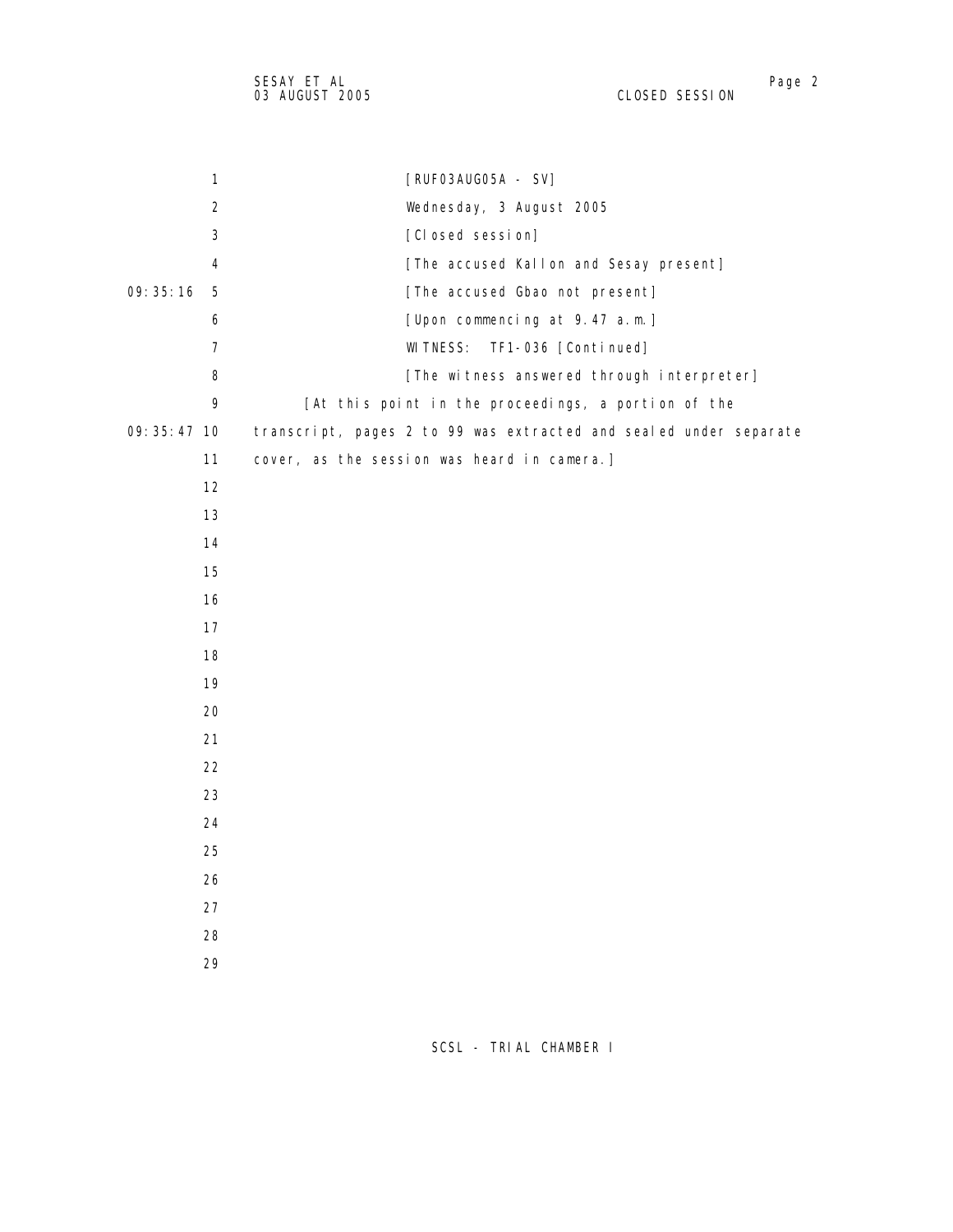| 1              | [Open session]                                                   |
|----------------|------------------------------------------------------------------|
| $\overline{2}$ | PRESIDING JUDGE: And in open session we will adjourn the         |
| $\mathbf{3}$   | proceedings of this Court to -- may I ask my legal advisor to    |
| 4              | remind me what's the date? 18th October for the Status           |
| 17:05:10<br>5  | Conference of RUF for consideration of this trial. So this Court |
| 6              | is adjourned until to 18th October. Thank you.                   |
| $\overline{7}$ | [Whereupon the hearing adjourned at 5.00 p.m.,                   |
| 8              | to be followed by a Status Conference on Tuesday,                |
| 9              | the 18th day of October 2005 at 9.30 a.m.]                       |
| 10             |                                                                  |
| 11             |                                                                  |
| 12             |                                                                  |
| 13             |                                                                  |
| 14             |                                                                  |
| 15             |                                                                  |
| 16             |                                                                  |
| 17             |                                                                  |
| 18             |                                                                  |
| 19             |                                                                  |
| 20             |                                                                  |
| 21             |                                                                  |
| 22             |                                                                  |
| 23             |                                                                  |
| 24             |                                                                  |
| 25             |                                                                  |
| 26             |                                                                  |
| 27             |                                                                  |
| 28             |                                                                  |
| 29             |                                                                  |